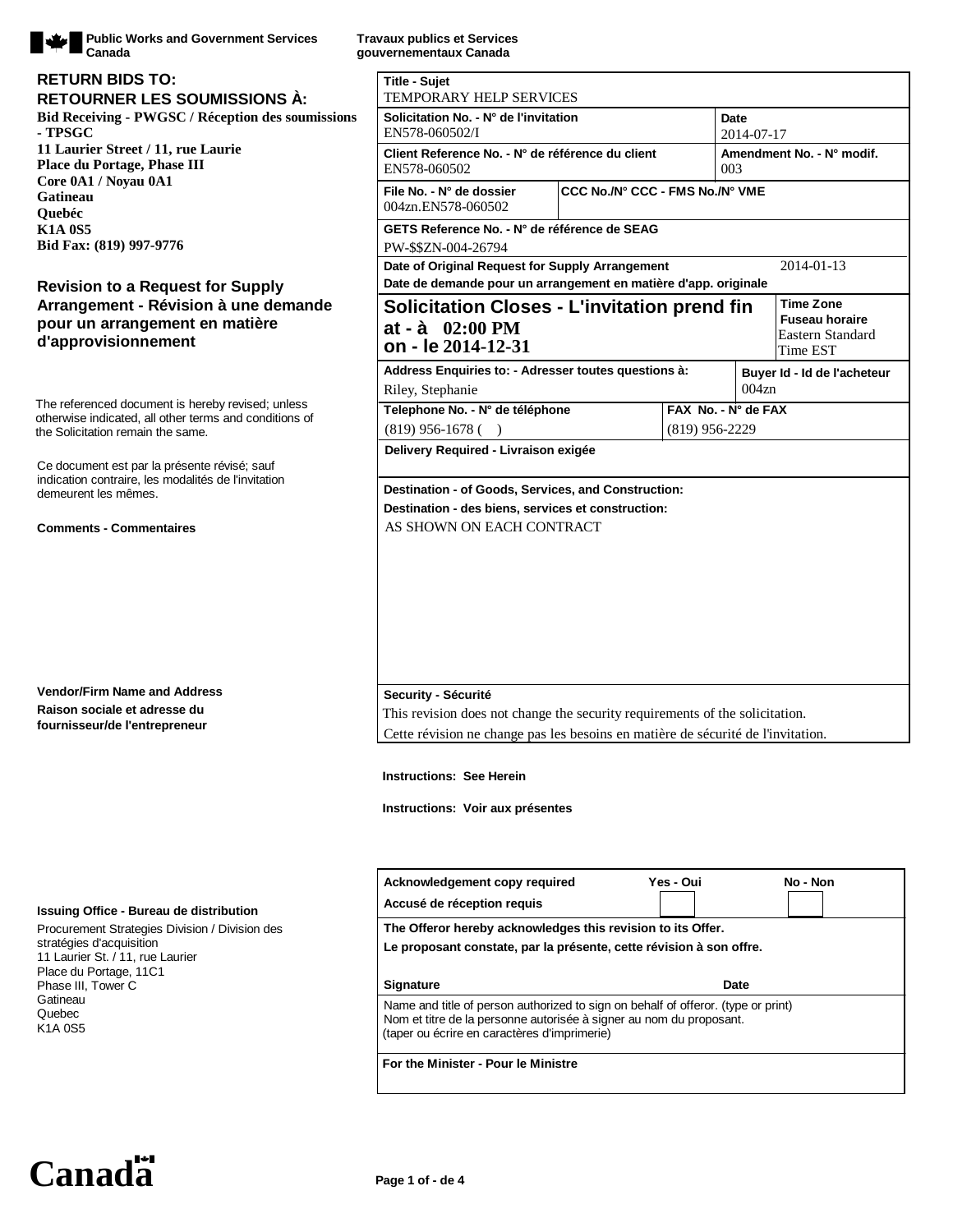Solicitation No. - N° de l'invitation  $A \cap A \cap A$  Amd. No. - N° de la modif. Buyer ID - Id de l'acheteur EN578-060502/I 003 004zn EN578-060502 004znEN578-060502

# **THIS AMENDMENT 003 IS RAISED TO ANSWER QUESTIONS FOR THE RFSA**

# **QUESTIONS AND ANSWERS**

### **QUESTION 003**

In the mandatories, it says that we have to provide a minimum of 20 resources who have been billed out to 3 different clients within the National Capital Region.

My question is do each of these resources have to have been placed on a temporary assignment? What if we have some resources who we permanently placed with various clients, will that be considered compliant?

### **ANSWER 003**

Bidders may provide temporary help resources that were placed on a temporary assignment, and/or still on assignment and/or who are permanently placed in order to demonstrate how they meet the mandatory requirements of the RFSA solicitation EN578-060502/I. The temporary help placement must demonstrate that the resource worked a minimum of 37.5 hrs for which the Bidder received payment. As stated in Attachment 1 to Part 4, Mandatory Evaluation Criteria, M2A, M2B and M2C:

#### **In order for a resource to be compliant:**

- .
- Each resource must have worked a minimum of 37.5 hours between May 20, 2005 or May 20, 2006 and solicitation closing date inclusively rendering services for which the Bidder received payment.

## **QUESTION 004**

Can you tell me if the THS SO and SA quarterly refreshes / submissions are mandatory?

#### **ANSWER 004**

## **Canada has previously provided an answer to a similar question. We will re-post the answer here for your reference. Answer remains unchanged**.

#### ANSWER: 006-Solicitation no. EN578-060502/G

Existing Suppliers on THS are not required to submit a bid unless they wish to qualify for additional stream(s) and/or sub-streams and classification(s) to provide services they currently do not have or modify their certifications.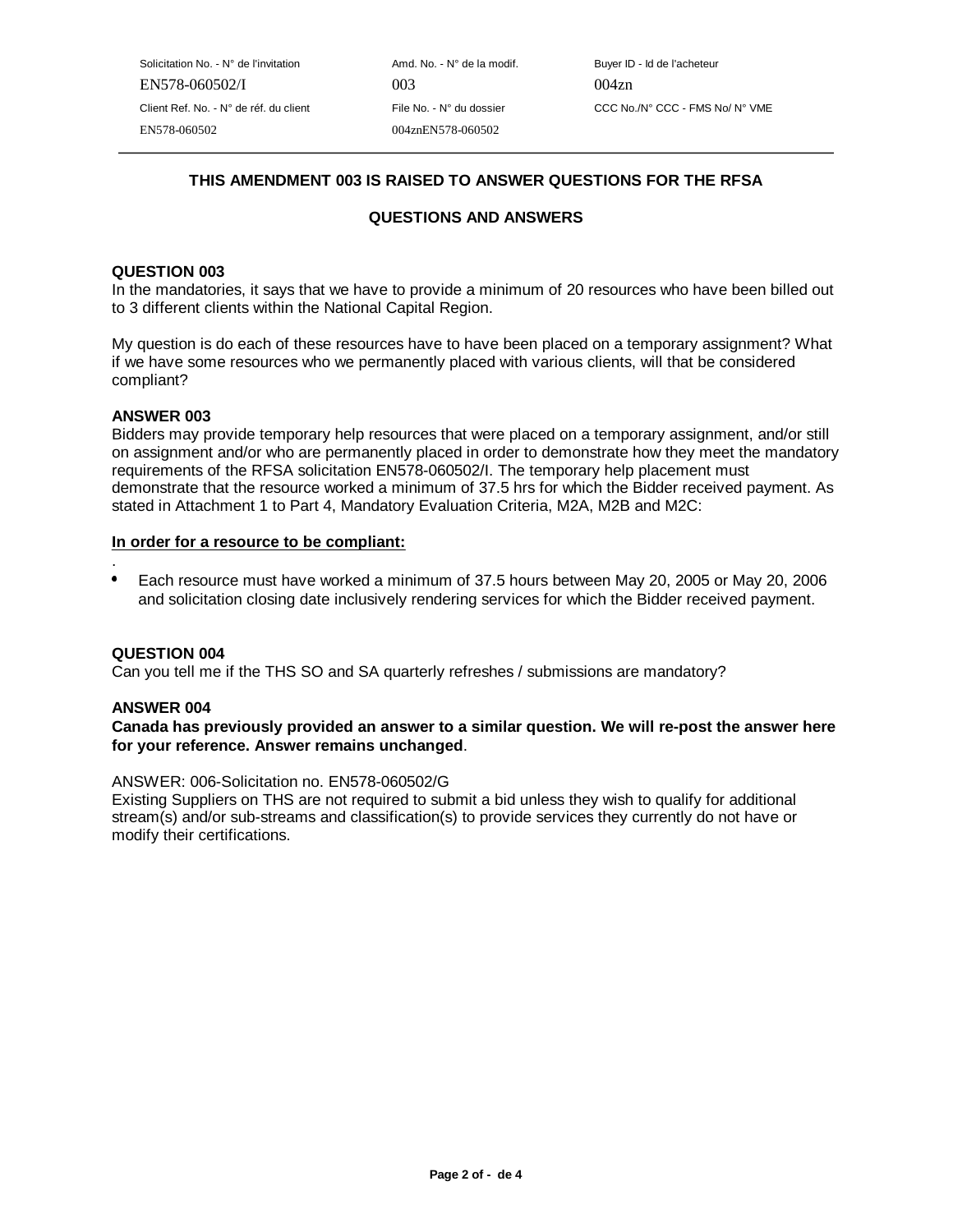Solicitation No. - N° de l'invitation Amd. No. - N° de la modif. Buyer ID - Id de l'acheteur EN578-060502/I 003 004zn EN578-060502 004znEN578-060502

Client Ref. No. - N° de réf. du client File No. - N° du dossier CCC No./N° CCC - FMS No/ N° VME

# **QUESTION 005**

I would like to pose a question regarding Section 1: Technical Arrangement "In the technical arrangement, suppliers should explain and demonstrate how they propose to meet the requirements and how they will carry out the Work."

It is very difficult to anticipate what a call-up would entail, as we are submitting under Stream 5: Professional Services. Our services would vary greatly depending on the type of project. Could you inform us specifically of what are you looking for in this response? Would a description of our different services be enough?

## **ANSWER 005**

PWGSC confirms that suppliers are not required to provide project or service descriptions for THS Mandatory Criteria M2A, M2B and M2C. What is required for Stream 5 is to provide a minimum of 20 different compliant temporary help resource and a minimum of 2 different temporary help resource names in the sub-stream that are compliant. The Supplier may repeat any of the 20 different compliant temporary help resource names in any of the sub-streams to demonstrate the 2 temporary help resource names in each sub-stream.

Please refer to Attachment 1 to Part 4 - Mandatory Evaluation Criteria in the RFSA solicitation.

### **QUESTION 006**

As well, I do have another question regarding the Technical Response Template:

- a) We are using the Stream 5 Supplier Profile section and would like clear instructions on how to complete the first page. And then clear instructions on how to complete the second page. As it stands, the second page seems to be requesting duplicate information.
- b) Please explain where we place the information about the designation level (i.e. Advanced, Senior, Junior, etc.). There does not appear to be a spot to put this.
- c) The templates appear to be locked, and as such, we cannot add pages to the form. Please inform how we will add pages to the template.
- d) As the instructions are set, it appears you require three (3) projects for each category, for each person. For example, Mr. Smith is applying for Policy, Economics, Program Admin., & Strategist. He will need 12 project samples? Is this correct? Please inform if this is the correct method.
- e) Lastly, are we allowed to place more than 4 people into a category? i.e. Economics, 12 people?

#### **ANSWER 006**

a) The Technical Response Template is comprised of three parts (Table of Contents, Cover Page, Supplier Profile) providing space for bidders to input the requested information into the pre-set fields designated in white.

 As stated in the RFSA solicitation EN578-060502/I - PART 3 - ARRANGEMENT PREPARATION INSTRUCTIONS, **2. Technical Response Template**: "Suppliers must use caution when inputting data into the RFSA Technical Response Template. Suppliers should not modify the templates but simply input their data into the required fields in the format that is specified."

The Technical Response Template Cover Page requires a bidder to provide their company information and clearly indicate the classification(s) in each stream they propose to offer temporary help services under using the drop down "Select" indicator.

b) There is no identified field for the level of each classification in the RFSA Technical Response Template. Bidders are only to input data into the pre-set fields of the template.